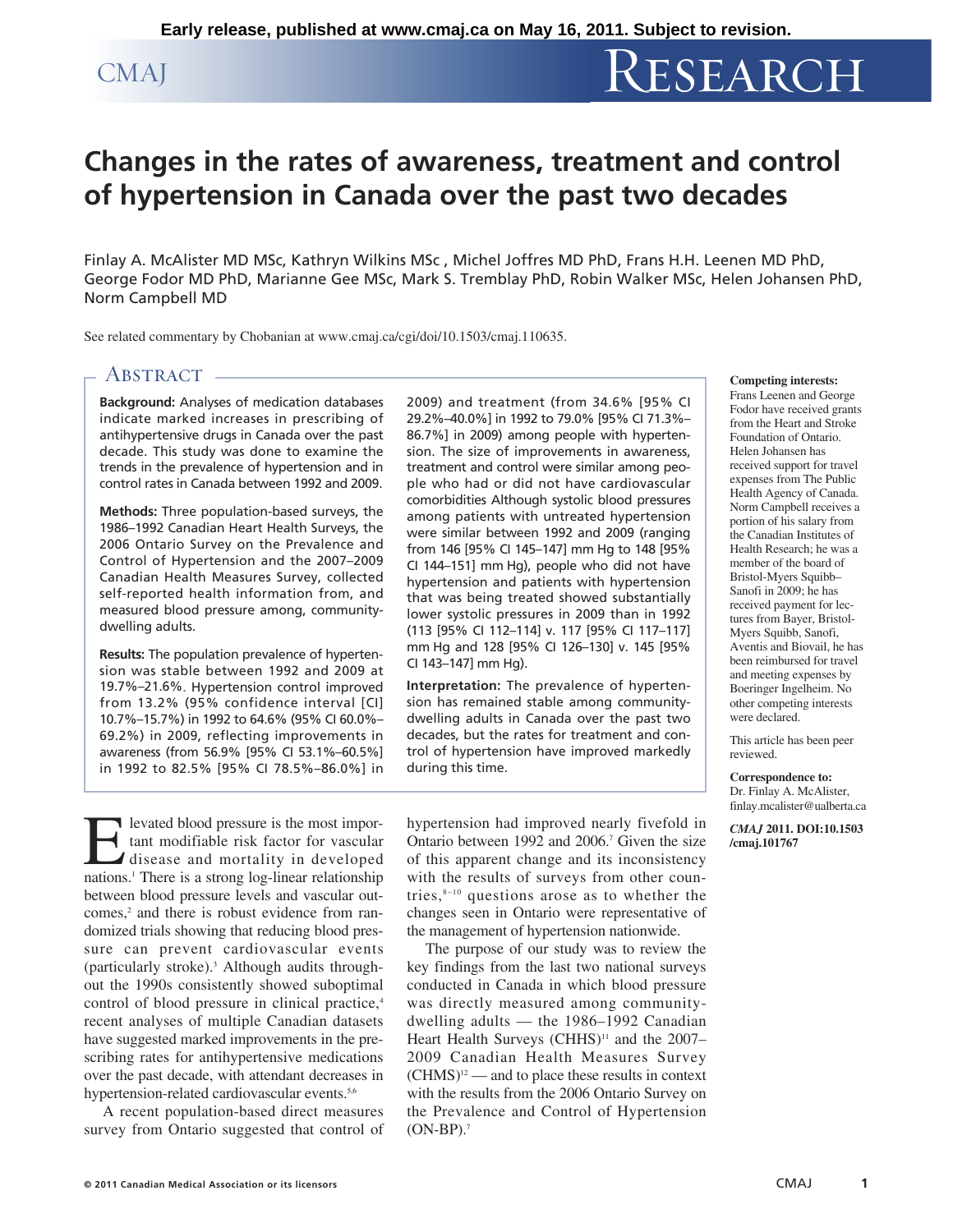Although the results of the automated blood pressure measurements from the CHMS have been previously published for the entire cohort, $12$ the blood pressures reported in this manuscript have been adjusted to account for differences in the measurement techniques used between surveys. We also had access to additional information from all three surveys that allowed us to stratify our analyses by comorbidity status.

## **Methods**

The methods used in the CHHS, ON-BP and CHMS have been described in full elsewhere.<sup>7,11,12</sup> Each of the surveys targeted a sample of participants across geographic regions but excluded people living in long-term care facilities. Participants in all three surveys were asked health-related questions in person and had their blood pressures measured.

In the CHHS, blood pressure was measured using a mercury sphygmomanometer and the average of four readings was recorded. In the CHMS and ON-BP surveys, blood pressure was measured using an electronic oscillometric monitor (BpTRU Medical Devices Ltd., Coquitlam, British Columbia) and the average of five readings was recorded.7,12 For the purposes of our analyses, measurements from the ON-BP and CHMS surveys were converted to the expected manual sphygmomanometer readings using previously validated linear regression equations:<sup>13</sup> adjusted SBP =  $11.4 + (0.93 \times SBP_{BpTRU})$ ; and adjusted DBP =  $15.6 + (0.83 \times DBP_{BpTRU}$ , where DBP is diastolic blood pressure,  $DBP_{BpTRU}$  is the diastolic blood pressure measured using the BpTRU monitor, SBP is systolic blood pressure, and  $SBP<sub>BpTRU</sub>$  is the systolic blood pressure measured using the BpTRU monitor.

We limited our analyses in all three surveys to participants aged 20 years or older and excluded any women who were pregnant. In all three surveys, hypertension was defined as a mean systolic blood pressure greater than 140 mm Hg, a mean diastolic blood pressure greater than 90 mm Hg or self-reported daily use of blood pressure medication during the previous month. In a sensitivity analysis, a person with self-reported diabetes was defined as having hypertension if his or her mean systolic blood pressure was greater than 130 mm Hg or if his or her diastolic blood pressure was greater than 80 mm Hg. Participants who self-reported a diagnosis of hypertension but who were not receiving treatment and had normal blood pressures were not defined as having hypertension (51 participants from the CHMS). We defined participants with hypertension as having "controlled" blood pressure if their systolic blood pressure was less than 140 mm Hg and their diastolic blood pressure was less than 90 mm Hg; participants were defined as having "uncontrolled" blood pressure if either of these limits were exceeded. In a sensitivity analysis, people with self-reported diabetes were defined as having "uncontrolled" blood pressure if their systolic blood pressure was greater than 130 mm Hg and their diastolic blood pressure was greater than 80 mm Hg.

Survey weights generated by Statistics Canada were applied to the data from each of the three surveys. The weighted CHMS data were analyzed with SAS and SUDAAN software, using 11 denominator degrees of freedom in the SUDAAN procedure statements (SAS version 9.1, SAS Institute Inc., Cary, North Carolina). Mean values of systolic and diastolic blood pressures and estimates of hypertension and hypertension control were calculated. To account for the complex design of the CHMS, variance was estimated using bootstrap weights.<sup>14</sup>

#### **Results**

The household response rates for the three surveys were comparable (76.8% for the CHHS, 65.6% for the ON-BP and 69.6% for the CHMS), and similar proportions of household participants had their blood pressures measured in each survey (85.2% for the CHHS, 85.3% for the ON-BP and 83.6% for the CHMS). All three surveys enrolled demographically similar populations: 50.9% of the participants in the CHHS and ON-BP and 53.1% of the participants in the CHMS were women. The age ranges included in our analyses were 20–79 years for the ON-BP (mean 45 years), 20–79 years in the CHMS (mean 46 years) and 20–74 years for the CHHS (mean 41 years).

The population prevalence of hypertension estimated from each survey was stable: 21.6% of the adult population in 1992 (25.5% of men and 17.8% of women), 21.3% of the adult population in 2006 (23.8% of men and 19.0% of women), and 19.7% of the adult population in 2009 (19.9% of men and 19.4% of women). When people who reported having diabetes and had a systolic blood pressure of 130–140 mm Hg or a diastolic blood pressure of 80–90 mm Hg were included in the number of people with hypertension, prevalence rates increased by 0.5% in 1992 (CHHS), 1.3% in 2006 (ON-BP) and 0.7% in 2009 (CHMS).

Average systolic blood pressures were similar in the sample populations from the ON-BP and the CHMS; these averages were substantially lower than the averages seen in the CHHS among all subgroups (Table 1). Although the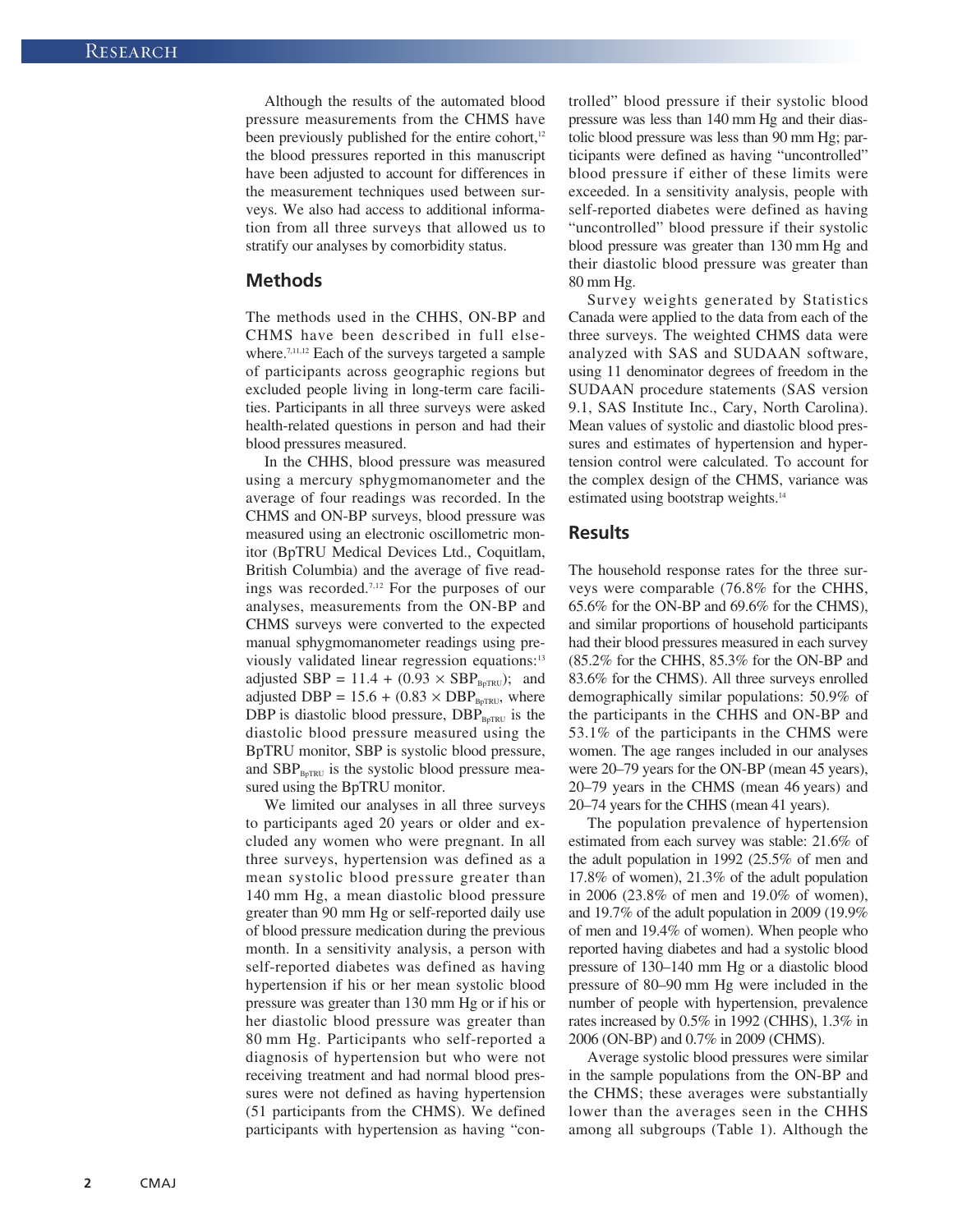values for systolic and diastolic blood pressures among people with untreated hypertension (an amalgam of those who were unaware of their condition and those who were aware but were not taking any antihypertensive medications) were similar in all three surveys, people who were receiving treatment for hypertension and participants who did not have hypertension had substantially lower systolic blood pressures in 2006 and 2009 compared with 1992 (Table 1).

The proportion of Canadians with hypertension who were aware of their condition and who were either not receiving treatment or receiving treatment that was not controlling their blood pressure dropped between 1992 and 2009 (Figure 1, Table 2). A much sharper decline in the proportion of people with hypertension who were unaware of their condition (from 43.2% to 17.4%, *p* < 0.001) was observed over this timeframe. The proportion of Canadians with hypertension whose blood pressure was under control and below 140/90 mm Hg increased from 13.2% in 1992 to 64.6% in 2009 (*p* < 0.001, Figure 1, Table 2). When controlled blood pressure for patients with diabetes was defined as 130/80 mm Hg or lower, then overall control rates increased from 12.1% in 1992 to 58.9% in 2009.

Among people who were receiving treatment but whose blood pressure was not under control, most had systolic blood pressures higher than 140 mm Hg. In 2009, the proportion of these people was 81.8%, compared with 80.2% in 2006 and 90.6% in 1992; 40.9% of the participants to the CHMS had diastolic blood pressures exceeding 90 mm Hg, compared with 32.4% of ON-BP participants and 52.7% of CHHS participants.

The prevalence of hypertension in people with comorbidities was relatively stable among all three surveys, with similar reductions over time in the proportions who were unaware of their condition or who were aware of their condition but not seeking treatment (Table 2). Of note, people with hypertension who had previously had a myocardial infarction or stroke were more likely to have controlled blood pressure than people with hypertension who had not previously had one of these events. This was true for both the 1992 and the 2009 data (1992 odds ratio [OR] 2.1 [95% CI 1.2–3.6] and 2009 OR 3.0 [95% CI 1.8–5.0]). Although there were strong trends toward better control of blood pressure (defined as lower than 140/90 mm Hg) in participants with hypertension who also reported having diabetes (1992 OR 1.6 [95% CI 0.9–2.8] and 2009 OR 2.0 [95% CI 0.9–4.5]) or dyslipidemia (1992 OR 1.6 [95% CI 0.9–2.5] and OR 1.5 [95% CI 0.9–2.4]) when compared with participants who did not report these conditions, these trends did not achieve statistical significance in either the 1992 or the 2009 data.

## **Discussion**

The management of hypertension among community-dwelling Canadian adults appears to

**Table 1:** Mean blood pressure values from three population-based surveys conducted between 1992 and 2009 in Canada

| ON-BP<br><b>CHHS</b><br><b>CHMS</b><br>$(1986 - 1992)$<br>$(2007 - 2009)$<br>(2006)<br>Characteristic<br>$n = 22314$<br>$n = 2551$<br>$n = 3,487$<br><b>Systolic</b><br>Sex<br>Male<br>128 (128-128)<br>118 (117–113)<br>118 (117-120)<br>Female<br>120 (120-121)<br>114 (113-116)<br>115 (114-116)<br>Age groupings, yr<br>Male, 20-39<br>123 (123–123)<br>115 (113–116)<br>114 (112–115)<br>Female, 20-39<br>111 (111-112)<br>108 (106-110)<br>106 (104-108)<br>Male, 40-59<br>129 (128–130)<br>119 (117–122)<br>120 (118–122)<br>Female, 40-59<br>123 (123–124)<br>116 (114–118)<br>115 (113–117)<br>Male, 60-79*<br>140 (140-141)<br>123 (121-126)<br>125 (124-127)<br>Female, 60-79*<br>140 (139-141)<br>122 (117-128)<br>129 (128-131)<br>People with no<br>hypertension<br>117 (117–117)<br>113 (112–114)<br>113 (112–114)<br>People with<br>untreated<br>146 (145–147)<br>148 (144–151)<br>148 (144–151)<br>hypertension<br>People with treated<br>hypertension<br>145 (143–147)<br>124 (122–126)<br>128 (126–130) |
|----------------------------------------------------------------------------------------------------------------------------------------------------------------------------------------------------------------------------------------------------------------------------------------------------------------------------------------------------------------------------------------------------------------------------------------------------------------------------------------------------------------------------------------------------------------------------------------------------------------------------------------------------------------------------------------------------------------------------------------------------------------------------------------------------------------------------------------------------------------------------------------------------------------------------------------------------------------------------------------------------------------------------|
|                                                                                                                                                                                                                                                                                                                                                                                                                                                                                                                                                                                                                                                                                                                                                                                                                                                                                                                                                                                                                            |
|                                                                                                                                                                                                                                                                                                                                                                                                                                                                                                                                                                                                                                                                                                                                                                                                                                                                                                                                                                                                                            |
|                                                                                                                                                                                                                                                                                                                                                                                                                                                                                                                                                                                                                                                                                                                                                                                                                                                                                                                                                                                                                            |
|                                                                                                                                                                                                                                                                                                                                                                                                                                                                                                                                                                                                                                                                                                                                                                                                                                                                                                                                                                                                                            |
|                                                                                                                                                                                                                                                                                                                                                                                                                                                                                                                                                                                                                                                                                                                                                                                                                                                                                                                                                                                                                            |
|                                                                                                                                                                                                                                                                                                                                                                                                                                                                                                                                                                                                                                                                                                                                                                                                                                                                                                                                                                                                                            |
|                                                                                                                                                                                                                                                                                                                                                                                                                                                                                                                                                                                                                                                                                                                                                                                                                                                                                                                                                                                                                            |
|                                                                                                                                                                                                                                                                                                                                                                                                                                                                                                                                                                                                                                                                                                                                                                                                                                                                                                                                                                                                                            |
|                                                                                                                                                                                                                                                                                                                                                                                                                                                                                                                                                                                                                                                                                                                                                                                                                                                                                                                                                                                                                            |
|                                                                                                                                                                                                                                                                                                                                                                                                                                                                                                                                                                                                                                                                                                                                                                                                                                                                                                                                                                                                                            |
|                                                                                                                                                                                                                                                                                                                                                                                                                                                                                                                                                                                                                                                                                                                                                                                                                                                                                                                                                                                                                            |
|                                                                                                                                                                                                                                                                                                                                                                                                                                                                                                                                                                                                                                                                                                                                                                                                                                                                                                                                                                                                                            |
|                                                                                                                                                                                                                                                                                                                                                                                                                                                                                                                                                                                                                                                                                                                                                                                                                                                                                                                                                                                                                            |
|                                                                                                                                                                                                                                                                                                                                                                                                                                                                                                                                                                                                                                                                                                                                                                                                                                                                                                                                                                                                                            |
|                                                                                                                                                                                                                                                                                                                                                                                                                                                                                                                                                                                                                                                                                                                                                                                                                                                                                                                                                                                                                            |
| <b>Diastolic</b>                                                                                                                                                                                                                                                                                                                                                                                                                                                                                                                                                                                                                                                                                                                                                                                                                                                                                                                                                                                                           |
| Sex                                                                                                                                                                                                                                                                                                                                                                                                                                                                                                                                                                                                                                                                                                                                                                                                                                                                                                                                                                                                                        |
| Male<br>79 (79-80)<br>75 (73-76)<br>77 (77–78)                                                                                                                                                                                                                                                                                                                                                                                                                                                                                                                                                                                                                                                                                                                                                                                                                                                                                                                                                                             |
| Female<br>74 (74–74)<br>72 (71–73)<br>74 (73–75)                                                                                                                                                                                                                                                                                                                                                                                                                                                                                                                                                                                                                                                                                                                                                                                                                                                                                                                                                                           |
| Age groupings, yr                                                                                                                                                                                                                                                                                                                                                                                                                                                                                                                                                                                                                                                                                                                                                                                                                                                                                                                                                                                                          |
| Male, 20-39<br>78 (77-78)<br>72 (70-73)<br>75 (74-76)                                                                                                                                                                                                                                                                                                                                                                                                                                                                                                                                                                                                                                                                                                                                                                                                                                                                                                                                                                      |
| Female, 20-39<br>71 (71–71)<br>71 (60-69)<br>72 (70-73)                                                                                                                                                                                                                                                                                                                                                                                                                                                                                                                                                                                                                                                                                                                                                                                                                                                                                                                                                                    |
| Male, 40-59<br>83 (82-83)<br>77 (76-78)<br>80 (79-81)                                                                                                                                                                                                                                                                                                                                                                                                                                                                                                                                                                                                                                                                                                                                                                                                                                                                                                                                                                      |
| Female, 40-59<br>78 (78-79)<br>74 (73-75)<br>75 (74-76)                                                                                                                                                                                                                                                                                                                                                                                                                                                                                                                                                                                                                                                                                                                                                                                                                                                                                                                                                                    |
| Male, 60-79*<br>81 (81–81)<br>76 (74–78)<br>77 (76–78)                                                                                                                                                                                                                                                                                                                                                                                                                                                                                                                                                                                                                                                                                                                                                                                                                                                                                                                                                                     |
| Female, 60-79*<br>79 (78–79)<br>71 (69–73)<br>75 (74–76)                                                                                                                                                                                                                                                                                                                                                                                                                                                                                                                                                                                                                                                                                                                                                                                                                                                                                                                                                                   |
| People with no<br>74 (74-74)<br>hypertension<br>72 (71–73)<br>75 (74–75)                                                                                                                                                                                                                                                                                                                                                                                                                                                                                                                                                                                                                                                                                                                                                                                                                                                                                                                                                   |
| People with<br>untreated<br>hypertension<br>89 (89–90)<br>87 (85–90)<br>89 (87–90)                                                                                                                                                                                                                                                                                                                                                                                                                                                                                                                                                                                                                                                                                                                                                                                                                                                                                                                                         |
| People with treated<br>hypertension<br>85 (84–86)<br>76 (75–77)<br>77 (76–79)                                                                                                                                                                                                                                                                                                                                                                                                                                                                                                                                                                                                                                                                                                                                                                                                                                                                                                                                              |

Note: BP = blood pressure, CI = confidence interval, CHHS = Canadian Heart Health Survey, CHMS = Canadian Health Measures Survey, ON-BP = Ontario Survey on the Prevalence and Control of Hypertension.

\*The upper age limit in the CHHS was 74 years.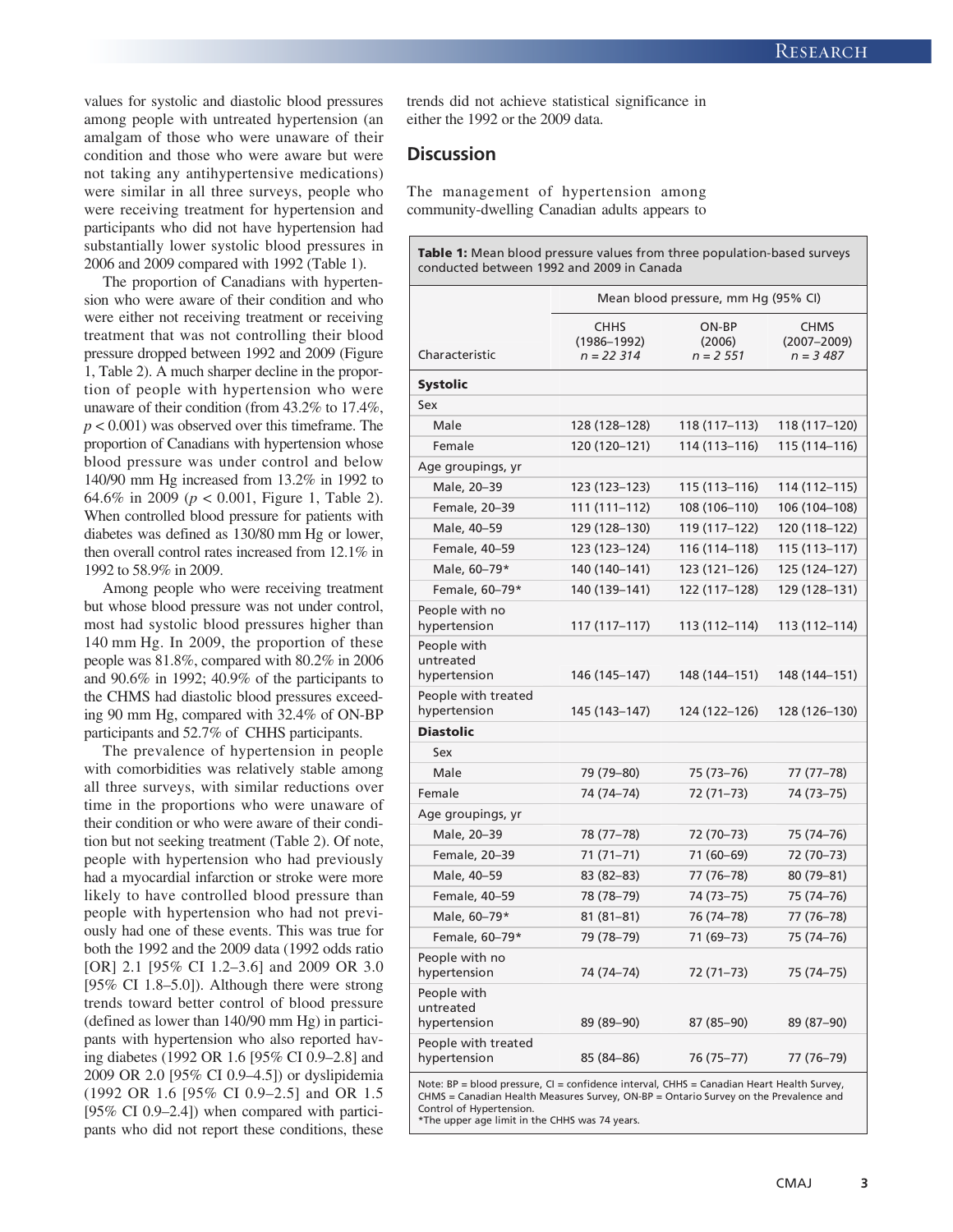have improved over the past two decades. Notably, the rates of awareness, treatment and control documented in the ON-BP and the CHMS are higher than those recently reported from physical measures surveys done in the United States<sup>10</sup> and elsewhere during the same periods.<sup>8,9</sup> These improvements are consistent with data<sup>15</sup> that showed marked increases in the use of antihypertensive drugs in Canada since the late 1990s (prescribing patterns that were not seen to the same extent in the US).<sup>16</sup> Although these prescribing changes happened at the same time as the initiation of the Canadian Hypertension Education Program,5,17 it is not possible to say whether the program was directly responsible for the improvements in the control of hypertension.

Contrary to analyses of physician billing databases,<sup>18</sup> we did not find a substantial change in the prevalence of hypertension among community -dwelling adult Canadians between 1992 and 2009. A recent report using data from the US National Health and Nutrition Examination Survey (NHANES) also reported a stable prevalence of hypertension between 1999 and 2008.10 Physical measures surveys such as the CHMS and the NHANES focus on communitydwelling adults, whereas analyses of administrative databases capture all individuals, including patients living in long-term care facilities. It is therefore not surprising that estimates of the prevelance of hypertension are higher in analyses of



**Figure 1: Rates of hypertension awareness, treatment and control among Canadians with hypertension from 1992 to 2009. CHHS = Canadian Heart Health Survey, ON-BP = Ontario Survey on the Prevalence and Control of Hypertension, CHMS = Canadian Health Measures Survey.**

administrative data. However, we believe that our findings suggest that at least some of the apparent increase in the incidence and prevalence of hypertension that are seen in analyses of administrative data may represent greater awareness of hypertension rather than an actual change in the underlying epidemiology. The marked decrease in the proportion of Canadians with hypertension who were unaware of their condition that we saw between 1992 and 2009 is entirely consistent with the trends seen over the past decade in the National Population Health Surveys and the Canadian Community Health Surveys.17

We found that people with treated hypertension and participants without hypertension had substantially lower systolic blood pressures in 2009 than in 1992. This result suggests that not all of the benefits we have observed in Canada are related to the use of antihypertensive medications. Indeed, we found that people without hypertension showed a 4-mm Hg drop in average systolic blood pressure between 1992 and 2009, which suggests a shift in the underlying population distribution of blood pressure. This is surprising, given the increasing rates of obesity and diabetes in the Canadian population over the past two decades and data from the NHANES that showed a 1.5-mm Hg increase in systolic blood pressure among Americans without hypertension over the same period.<sup>10</sup> It is possible that increases in physical activity and improvements in diet (www.statcan.gc.ca/pub/ 21-020 -×/21-020-×2009001-eng .htm [accessed 2010 Sept. 3]) may have led to this change, but further study is needed.<sup>19</sup>

Most of the participants with blood pressure that was being treated but was not controlled were classified as such on the basis of their systolic blood pressure. This is not surprising, since education efforts have traditionally placed more emphasis on diastolic blood pressure (indeed, explicit targets for systolic blood pressure did not appear in the Canadian national guidelines until 2001), and several surveys have shown that clinicians tend to accept higher systolic blood pressures than are recommended in the guidelines before prescribing or increasing antihypertensive medications, particularly among older patients.20–22 However, it has been estimated that the optimal control of systolic blood pressure in people with hypertension could prevent almost half of all atherosclerotic cardiovascular events in North America.<sup>23</sup>

Finally, among people with hypertension, those who also had cardiovascular or cerebrovascular disease were more likely to have their blood pressure under control. This is encouraging, as it suggests that either Canadian physi-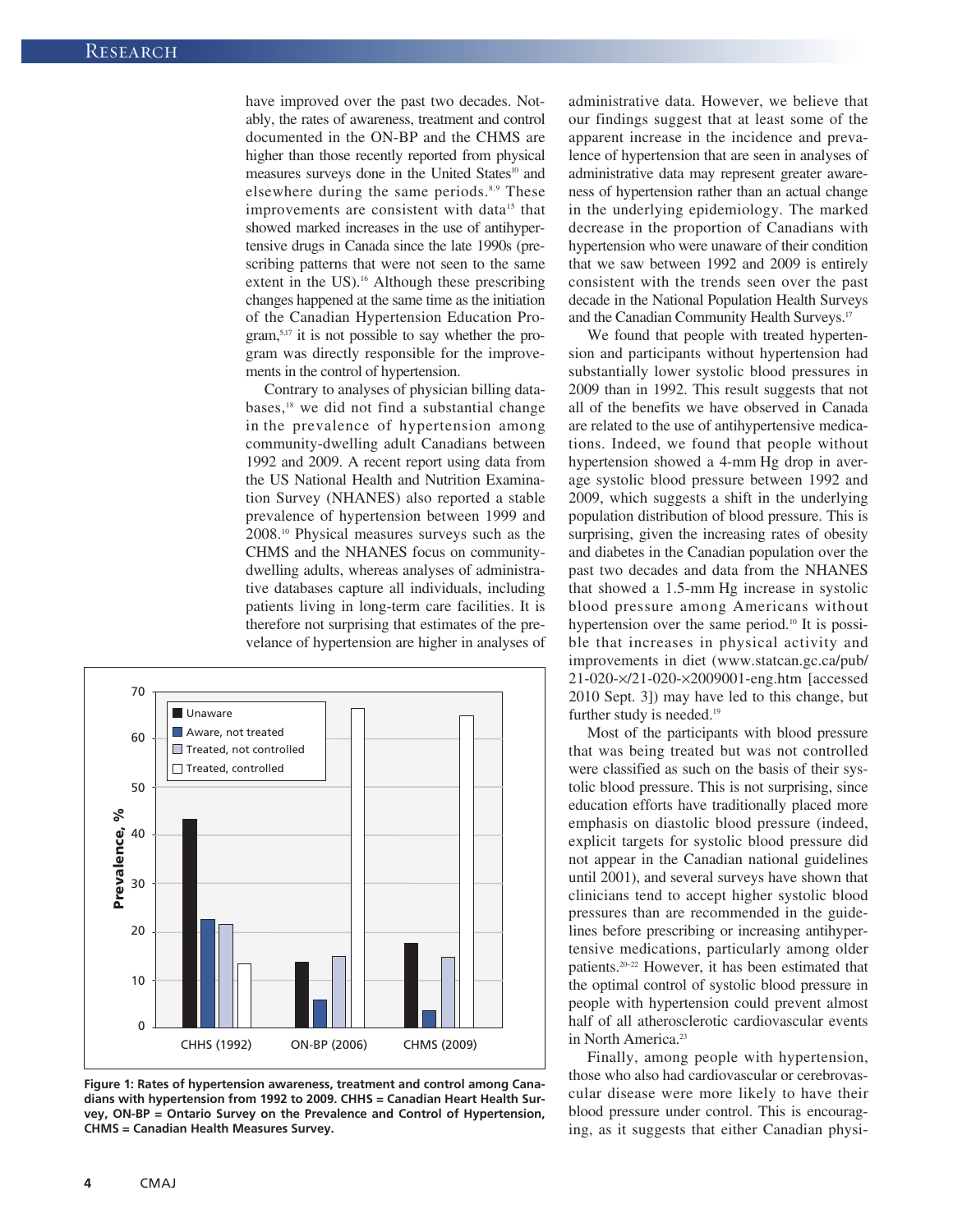cians appropriately target more intensive therapy to patients at higher risk or that patients at higher risk are more compliant with their therapy. A similar result was seen in a chart audit of more than 10 000 patients from primary care practices in southwestern Ontario,<sup>24</sup> but such a result has not been seen in other countries.25–27 This is important, as targeting therapy toward people with established disease or multiple cardiovascular risk factors will lead to greater absolute benefits than treatment strategies targeting only single risk factors.28

#### **Limitations**

Although our analyses are based on nationally representative data, there are some limitations to our study. The proportion of people with hypertension who were aware of their condition is likely to be an overestimation because "regularly taking antihypertensive medication in the past

**Table 2:** Rates of awareness, treatment and control of hypertension among participants in three population-based health surveys, stratified by comorbidities, from 1992 to 2009

|                                             | CHHS (1986-1992)<br>$N = 22314$ | ON-BP (2006)<br>$N = 2,551$ | CHMS (2007-2009)<br>$N = 3,487$ |
|---------------------------------------------|---------------------------------|-----------------------------|---------------------------------|
| Subgroups                                   | % (95% CI) $*$                  | % (95% CI)*                 | % (95% CI) $*$                  |
| Overall, no.t                               | 5 1 2 7                         | 651                         | 890                             |
| Unaware                                     | 43.2 (39.5-46.9)                | $13.5(8.9-18.0)$            | 17.4 (14.0-21.5)                |
| Aware, not treated                          | 22.3 (19.4-25.2)                | $5.7(2.7-8.8)$              | $3.5(2.2-5.4)$                  |
| Treated, not controlled                     | 21.4 (18.5–24.3)                | 14.8 (10.2-19.4)            | 14.4 (11.3–18.5)                |
| Treated and controlled                      | 13.2 (10.7–15.7)                | 66.0 (59.8-72.2)            | 64.6 (60.0-69.2)                |
| No prior MI, stroke or<br>dyslipidemia, no. | 2 2 9 5                         | 346                         | 402                             |
| Unaware                                     | 52.3 (47.2-57.4)                | 21.8 (14.1-29.5)            | 25.6 (19.2-33.4)                |
| Aware, not treated                          | 21.2 (17.5–24.9)                | $10.5(4.5-16.5)$            | $4.3(2.1 - 8.9)$                |
| Treated, not controlled                     | $15.1(11.8-18.5)$               | $10.0(5.9-14.1)$            | 16.6 (11.9–22.7)                |
| Treated and controlled                      | $11.3(7.9 - 14.7)$              | 57.7 (49.8–65.6)            | 53.5 (47.4–59.4)                |
| Prior MI or dyslipidemia,<br>no.            | 2832                            | 305                         | 488                             |
| Unaware                                     | 47.0 (42.6-51.5)                | $6.0(1.9-10.1)$             | $12.9(9.9-16.8)$                |
| Aware, not treated                          | 20.8 (17.6-24.0)                | $1.5(0.0-3.3)$              | $2.9(1.9-4.4)$                  |
| Treated, not controlled                     | 18.8 (15.2–22.5)                | 19.1 (10.2-28.0)            | 19.9 (15.6-25.1)                |
| Treated and controlled                      | $13.3(10.3 - 16.3)$             | 73.4 (63.6-83.1)            | 64.3 (58.2-70.0)                |
| Diabetes mellitus, no.                      | 734                             | 124                         | 176                             |
| Unaware                                     | 43.3 (32.9–53.7)                | $3.7(0.0 - 7.7)$            | $16.6(11.6-23.1)$               |
| Aware, not treated                          | 21.5 (14.8-28.2)                | 0.0                         | $1.1(0.1-14.5)$                 |
| Treated, not controlled                     | 33.1 (24.2-41.7)                | 59.7 (44.0-75.3)            | 36.8 (30.6-43.5)                |
| Treated and controlled                      | $2.1(0.4 - 3.9)$                | 36.6 (21.6–51.7)            | 45.5 (38.9–52.3)                |
| Prior MI or stroke, no.                     | 606                             | 77                          | 111                             |
| Unaware                                     | 25.7 (16.6-34.7)                | $5.8(0.0-12.9)$             | $3.8(1.3 - 10.4)$               |
| Aware, not treated                          | $12.2(6.9-17.5)$                | $1.3(0.0 - 3.9)$            | $1.2(0.3-4.7)$                  |
| Treated, not controlled                     | 40.1 (27.9–52.3)                | $18.7(4.4-33.1)$            | 15.8 (10.7-22.7)                |
| Treated and controlled                      | 22.1 (13.5–30.7)                | 74.2 (56.8-91.6)            | 79.3 (71.0-85.6)                |
| Dyslipidemia, no.                           | 2 5 6 2                         | 277                         | 435                             |
| Unaware                                     | 40.7 (35.2-46.2)                | $4.8(1.5-8.2)$              | $13.3(10.1-17.4)$               |
| Aware, not treated                          | 22.9 (18.5-27.4)                | $1.3(0.0-3.2)$              | $3.2(2.0-4.9)$                  |
| Treated, not controlled                     | 20.4 (16.9-24.0)                | 19.7 (9.5-30.0)             | 20.2 (15.5–25.8)                |
| <b>Treated and controlled</b>               | 15.9 (11.4-20.4)                | 74.2 (63.8-84.5)            | 63.4 (56.9-69.3)                |

Note: CHHS = Canadian Heart Health Survey, CHMS = Canadian Health Measures Survey, CV = cardiovascular, MI = myocardial infarction, ON-BP = Ontario Survey on the Prevalence and Control of Hypertension. \*Unless otherwise specified.

†The values for *n* provided for each comorbidity group are from the survey sample, but the percentages for awareness,<br>treatment and control have been weighted to reflect the general population from which each survey sampl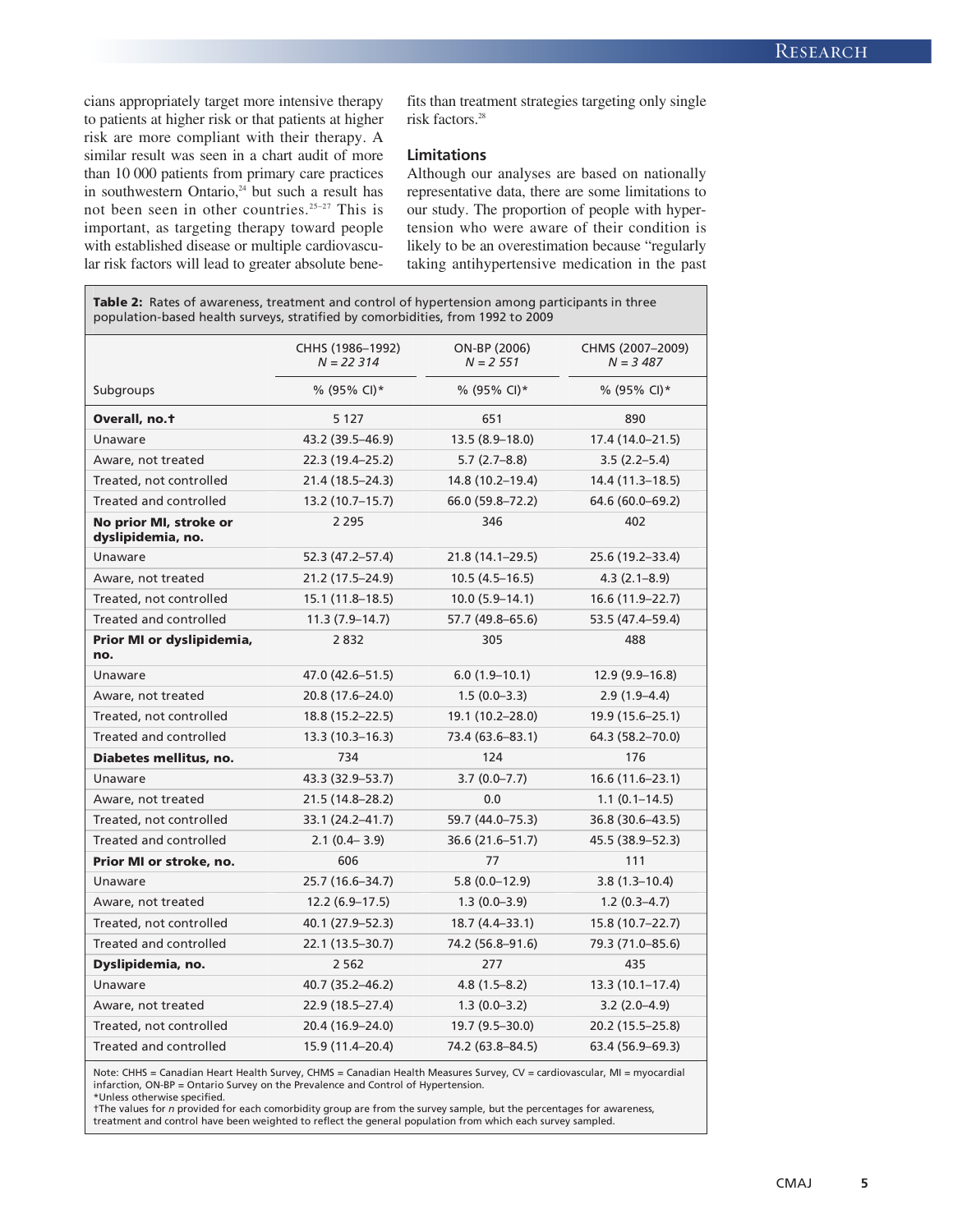month" was part of the case definition. However, the measurement of blood pressure only once during these surveys will tend to underestimate control rates and overestimate prevalence compared with 24-hour ambulatory blood pressure monitoring.<sup>29</sup>

In addition, people with isolated office hypertension may have been misclassified as having uncontrolled hypertension, and people with masked hypertension may have been misclassified as having controlled hypertension. Regardless, the definitions for hypertension and hypertension control were identical among the three surveys (as well as in the NHANES).

One would expect the blood pressures recorded during the CHMS and ON-BP to be about 3 mm Hg lower than the blood pressures recorded during the CHHS. The blood pressures recorded in the CHMS and ON-BP were averages of at least five automated blood pressure readings using a BpTRU machine without an observer present, whereas blood pressure measurements in the CHHS were taken from four readings using manual mercury sphygmomanometers.13 We took this discrepancy into account by adjusting all BpTRU measurements using regression equations to estimate the equivalent manual reading, thus allowing comparisons across surveys.13 Although the regression equations we used for these adjustments have been previously independently validated,<sup>13</sup> and although the coefficients of correlation were high for both systolic  $(r^2 0.84)$  and diastolic  $(r^2 0.70)$ blood pressures, it should be noted that studies are ongoing to definitively establish the relation between BpTRU measurements and 24-hour ambulatory measurements.

If different cutoffs to define hypertension in surveillance studies are chosen in the future, then estimates of prevalence and control will need to be recalculated.<sup>30</sup>

Finally, as there is debate over the appropriate blood pressure targets for people with diabetes,<sup>31</sup> we used a definition of 140/90 mm Hg to define hypertension control for all people for our primary analysis, but we also reported prevalence and control rates if 130/80 mm Hg was used for people with diabetes.

#### **Implications**

In an earlier analysis of mortality data from countries with established market economies, we showed that those countries with the highest rates of control of hypertension and the lowest mean blood pressures had the lowest rates of death from stroke, myocardial infarction and heart failure.<sup>32</sup> In that context, the findings from the ON-BP and the CHMS are particularly encouraging and provide a potential explanation for the statistically significantly greater-thanexpected reductions in cardiovascular mortality seen in Canada during the past decade.

A recent analysis of data from 5.4 million people from 199 countries documented that mean levels of systolic blood pressure in Canada were now among the lowest in the world.<sup>33</sup> However, despite marked improvements in rates for the control of hypertension over the past two decades, one-third of community-dwelling Canadian adults with hypertension still have blood pressures that are higher than the currently recommended targets, and cardiovascular disease remains the most common cause of premature death and disability in Canada. Continued efforts to optimize the management of hypertension are necessary to further reduce the burden of cardiovascular disease in Canada. Moreover, without continued vigilance and reinforcement after improvements in practice have been made, quality of care will deteriorate over time.<sup>34</sup>

#### **References**

- 1. Lawes CMM, Vander Hoorn S, Law MR, et al. Blood pressure and the global burden of disease 2000. Part II: Estimates of attributable burden. *J Hypertens* 2006;24:423-30.
- 2. Lewington S, Clarke R, Qizilbash N, et al; Prospective Studies Collaboration. Age-specific relevance of usual blood pressure to vascular mortality: a meta-analysis of individual data for one million adults in 61 prospective studies. *Lancet* 2002;360: 1903-13.
- 3. Law MR, Morris JK, Wald NJ. Use of blood pressure lowering drugs in the prevention of cardiovascular disease: meta-analysis of 147 randomised trials in the context of expectations from prospective epidemiological studies. *BMJ* 2009;338:b1665.
- 4. McAlister FA. The treatment of hypertension in Canada: Are we making progress? *CMAJ* 1999;161:713-4.
- 5. Campbell NRC, Tu K, Brant R, et al. The impact of the Canadian Hypertension Education Program on antihypertensive prescribing trends. *Hypertension* 2006;47:22-8.
- 6. Campbell NRC, Brant R, Johansen H, et al. Increases in antihypertensive prescriptions and reductions in cardiovascular events in Canada. *Hypertension* 2009;53:128-34.
- 7. Leenen FH, Dumais J, McInnis NH, et al. Results of the Ontario survey on the prevalence and control of hypertension. *CMAJ* 2008; 178:1441-9.
- 8. Kearney PM, Whelton M, Reynolds K, et al. Worldwide prevalence of hypertension: a systematic review. *J Hypertens* 2004; 22: 11-19.
- 9. Pereira M, Lunet N, Azevedo A, et al. Differences in prevalence, awareness, treatment, and control of hypertension between developing and developed countries. *J Hypertens* 2009;27:963-75.
- 10. Egan BM, Zhao Y, Axon RN. US trends in prevalence, awareness, treatment, and control of hypertension, 1988-2008. *JAMA* 2010; 303:2043-50.
- 11. Joffres MR, Ghadirian P, Fodor JG, et al. Awareness, treatment, and control of hypertension in Canada. *Am J Hypertens* 1997; 10: 1097-102.
- 12. Wilkins K, Campbell NRC, Joffres MR, et al. Blood pressure in Canadian adults. *Health Rep* 2010;21:37-46.
- 13. Myers MG, McInnis NH, Fodor GJ, et al. Comparison between an automated and manual sphygmomanometer in a population survey. *Am J Hypertens* 2008;21:280-3.
- 14. Rust KF, Rao JNK. Variance estimation for complex surveys using replication techniques. *Stat Methods Med Res* 1996;5:283-310.
- 15. Tu K, Campbell NRC, Durong-Hua M, et al. Hypertension management in the elderly has improved: Ontario prescribing trends, 1994 to 2002. *Hypertension* 2005;45:1113-8.
- 16. Muntner P, Krousel-Wood M, Hyre A, et al. Antihypertensive prescription for newly treated patients before and after the main antihypertensive and lipid-lowering treatment to prevent heart attack trial results and seventh report of the joint national com-